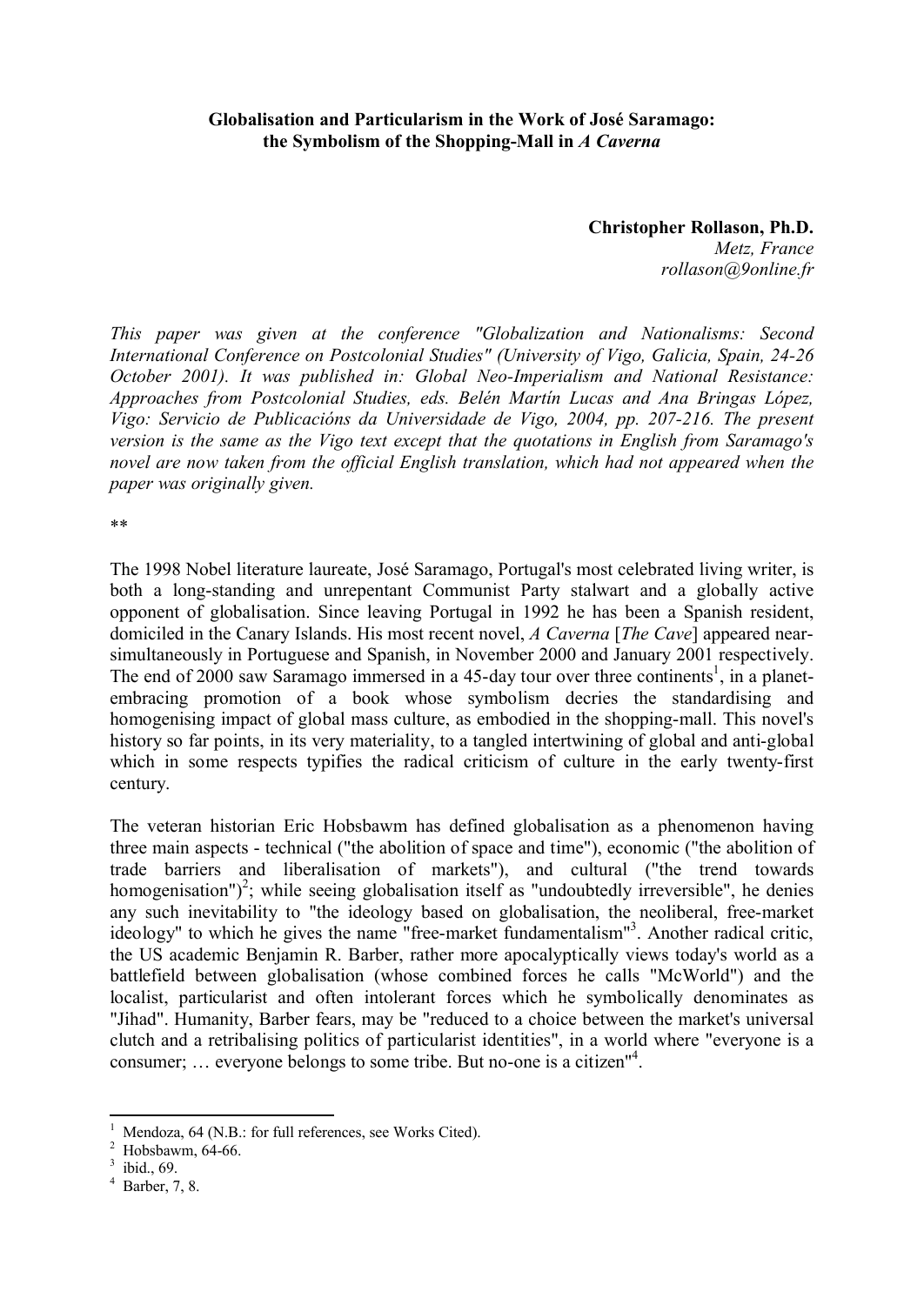José Saramago's perspective on globalisation is overwhelmingly negative. At a recent Madrid press conference, according to *El País*, "afirmaciones como 'la globalización engullirá al ratoncito de los derechos humanos', 'la globalización fabrica excluidos' o 'el totalitarismo tiene muchas caras y la globalización es una de ellas' jalonaron la mayoría de respuestas de Saramago a los periodistas" ("Saramago's replies to journalists were typically studded with phrases like 'globalisation will eat up the poor mouse of human rights', 'globalisation manufactures exclusion', or 'totalitarianism's faces are many and globalisation is one of them'"<sup>5</sup> ). He believes globalisation to be a tired euphemism for the economic and political power of international capital ("aquelas que efectivamente governam o mundo, as empresas multinacionais e pluricontinentais" ["those who really govern the world, the multinational and transcontinental companies" $j^6$ ) and the ideological power of the media ("Estamos confundiendo las imágenes de la realidad con la realidad (…) la propia realidad se convierte en espectáculo" ["We confuse images of reality with reality (…) reality itself becomes a spectacle"]<sup>7</sup>). In this totalitarian planetary space, the Portuguese writer fears that democracy, fundamental rights and the critical spirit are doomed to wither on the vine unless radical counter-action is taken.

The Nobel laureate's fictional production to date, taken as a whole, exhibits an unresolved tension between global and local, universal and Portuguese. Perhaps significantly, over time and as globalisation has spread its tentacles worldwide, José Saramago's writing has simultaneously become much less local in its themes. A Spanish reviewer has noted the lack of Portuguese content in *A Caverna*: "No hay portuguesismo ni color geográfico alguno" ("There is no Portuguese picturesque, no local colour of any kind"<sup>8</sup> ). From his debut as a published novelist in 1977 up to 1989, Saramago's novels concentrated near-exclusively on Portuguese themes and locations. Since then, in a process surely not totally explicable by his physical exile in 1992, his native country has been conspicuous in his fiction only in its absence.

Saramago's early novels draw deep sustenance from Portuguese history and culture: *Memorial do Convento* (1982; in English, *Baltasar and Blimunda*) re-creates the building of the eighteenth-century convent of Mafra; *O Ano da Morte de Ricardo Reis* (1984; *The Year of the Death of Ricardo Reis*) explores the world of Portugal's iconic poet Fernando Pessoa against the backdrop of the fascist Salazar regime. *A Jangada de Pedra* (1986; *The Stone Raft*) extends the horizon to embrace a pan-Iberian perspective; in this highly ironic narrative, written precisely as Spain and Portugal prepared to assume their European option, Saramago imagines the Peninsula drifting away from the continent into mid-Atlantic and living out a defiantly particularist identity, an amalgam of rural, maritime and picaresque. After a one-off, and polemically nationalist, return to Portuguese preoccupations in *História do Cerco de Lisboa* (1989; *History of the Siege of Lisbon*), Saramago's fiction abruptly veers away from his origins: henceforth his novels are set either elsewhere (the symbolic Palestine of *O Evangelho segundo Jesus Cristo* [1991; *The Gospel According to Jesus Christ*]), or nowhere (the post-Kafkian anti-utopias of the trilogy formed by *Ensaio sobre a Cegueira* [1995; *Blindness*], *Todos os Nomes* [1997; *All the Names*] and *A Caverna*). In these last three novels, the locations have become non-specific, as if cultural particularity had vanished under the standardising pressures of globalisation.

<sup>5</sup> Villena, loc. cit.

<sup>&</sup>lt;sup>6</sup> Saramago, Nobel speech, loc. cit.

<sup>7</sup> Saramago, interview with Hernández del Valle, 16.

García-Posada, 7.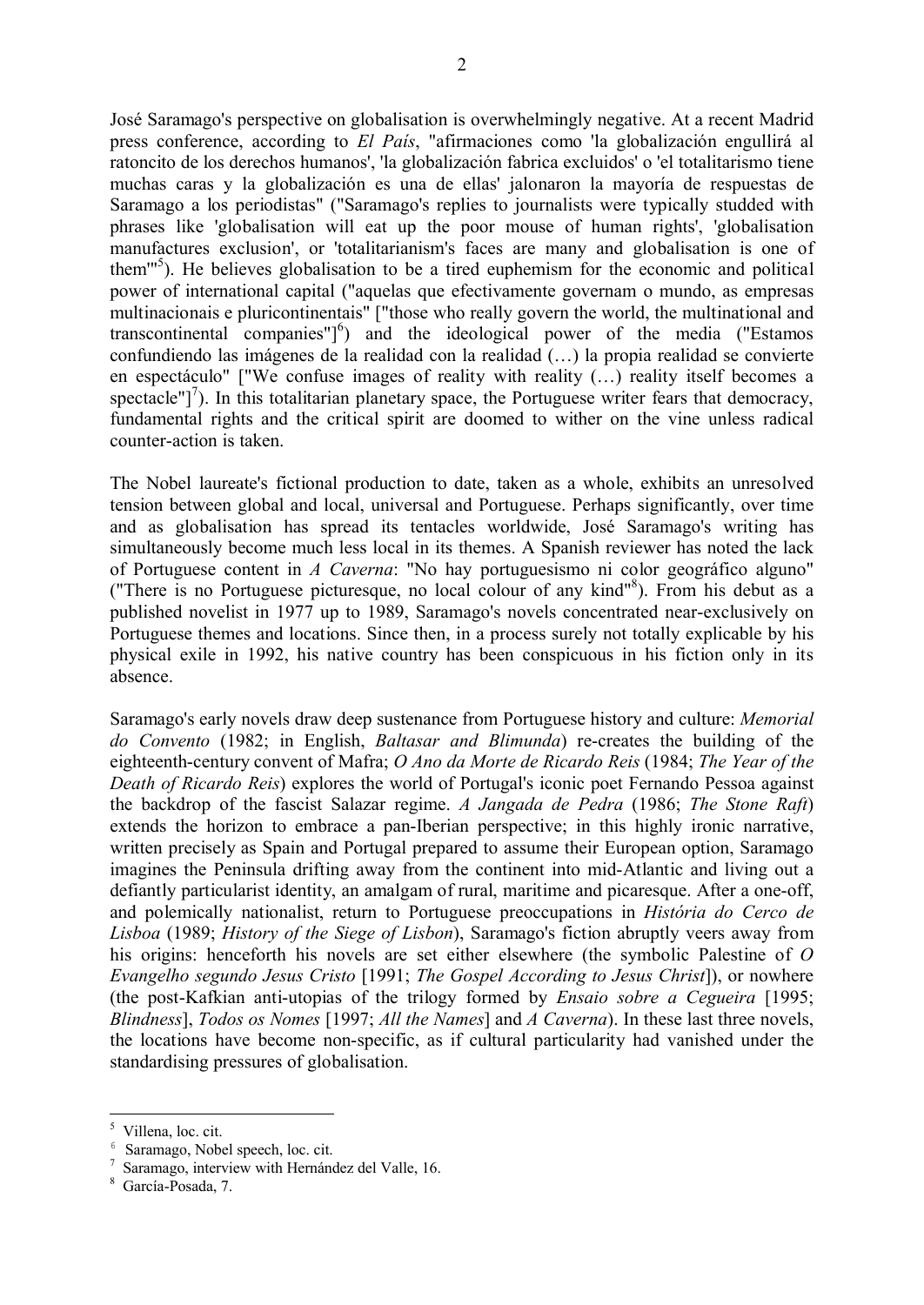The events of *A Caverna* evolve in a drab, impersonal space on the outskirts of a nameless city in an unnamed country; if there is anything Portuguese about it, it is only the protagonists' names - the potter Cipriano Algor, his widowed neighbour Isaura Estudiosa, Cipriano's daughter Marta Isasca, and her husband Marçal Gacho - and a few stray details (e.g. "a sopa, que era costume da família comer depois" - "the soup which it was the custom in the family to eat after the main course")<sup>9</sup>. When the narrative begins, Cipriano, Marta and her husband have their domicile in a decaying, nondescript village near the metropolis: "A região é fosca, suja, não merece que a olhemos duas vezes" ("The area … is dull and dirty, not worth a second glance"<sup>10</sup>). Between village and city lie an "Agricultural Belt", an "Industrial Belt", the allpowerful mall known as the Centro Comercial (the Shopping Centre), and a no-man's land of shanty-towns. Cipriano ekes out a living by selling his pots and ceramics, the artisanal product of his hands, to the Centre, where Marçal is a security guard, obliged to sleep inside the premises and leave his young wife at her father's, coming home only on rest-days. This precarious equilibrium is broken early on, with the revelation that the Centre has switched to plastic receptacles and no longer needs old-fashioned ceramics. After a vain attempt to fight the Centre's decision, the potter bows to the inevitable and agrees to accompany his daughter and son-in-law and move to a new model apartment inside the Centre. The rest of the novel narrates the characters' reactions to the Centre from the inside, and their final, desperate decision to say "no" to it.

The shadow of the shopping-mall looms over the entire novel. The decline and fall of the pottery workshop represents the last gasp of the artisan tradition, finally defeated by the forces of mass production. In the book's last quarter, the focus of attention shifts to the seemingly omnipotent Centre, perceived as a physical space in permanent expansion, if not a world in itself. In the potter's words, "'o Centro está dentro da cidade, mas é maior do que a cidade … desde o princípio tem estado a engolir ruas, praças, quarteirões inteiros'" ("'the Centre is inside the city, but it's bigger than the city … right from the start, it has been swallowing up streets, squares, whole districts" $)^{11}$ . It will now be useful to examine some aspects of the real external context of Saramago's fiction, and consider the architectural and cultural phenomenon known as the shopping-mall, in its present shape and in its origins.

Today's shopping-centres have their origins in the arcades, or "passages", of nineteenthcentury Paris. As socio-historical phenomenon the arcades need no introduction, having been immortalised by Walter Benjamin in his immense unfinished study *Das Passagen-werk* [*The Arcades Project*], which occupied his attention across the 1930s and is today often seen as one of the key books of the twentieth century<sup>12</sup>. Benjamin quotes a passage from an *Illustrated Guide to Paris* of 1852 which sums up the essence of the arcades: "These arcades, a recent invention of industrial luxury, are glass-roofed, marble-panelled corridors extending through whole blocks of buildings, whose owners have joined together for such enterprises. Lining both sides of the corridors, which get their light from above, are the most elegant shops, so that the arcade is a city, a world in miniature, in which customers will find everything they need"<sup>13</sup>. The earliest arcade proper, the Passage des Panoramas, dates from 1800, but the majority were constructed in the  $1820s^{14}$ .

<sup>9</sup> Saramago, *A Caverna*, 32, 20 (page references to the novel are to the original first and the English translation second). It is a Portuguese rural custom to eat the soup after the main course.

 $10$  ibid., 12, 2.

<sup>&</sup>lt;sup>11</sup> ibid., 259, 215.

<sup>&</sup>lt;sup>12</sup> Benjamin's *Arcades Project*, drafted between 1927 and 1940, finally appeared in German in 1982, and in English only in 1999.

<sup>&</sup>lt;sup>13</sup> quoted in Benjamin, 31.

 $14$  ibid., 34, 39, 42.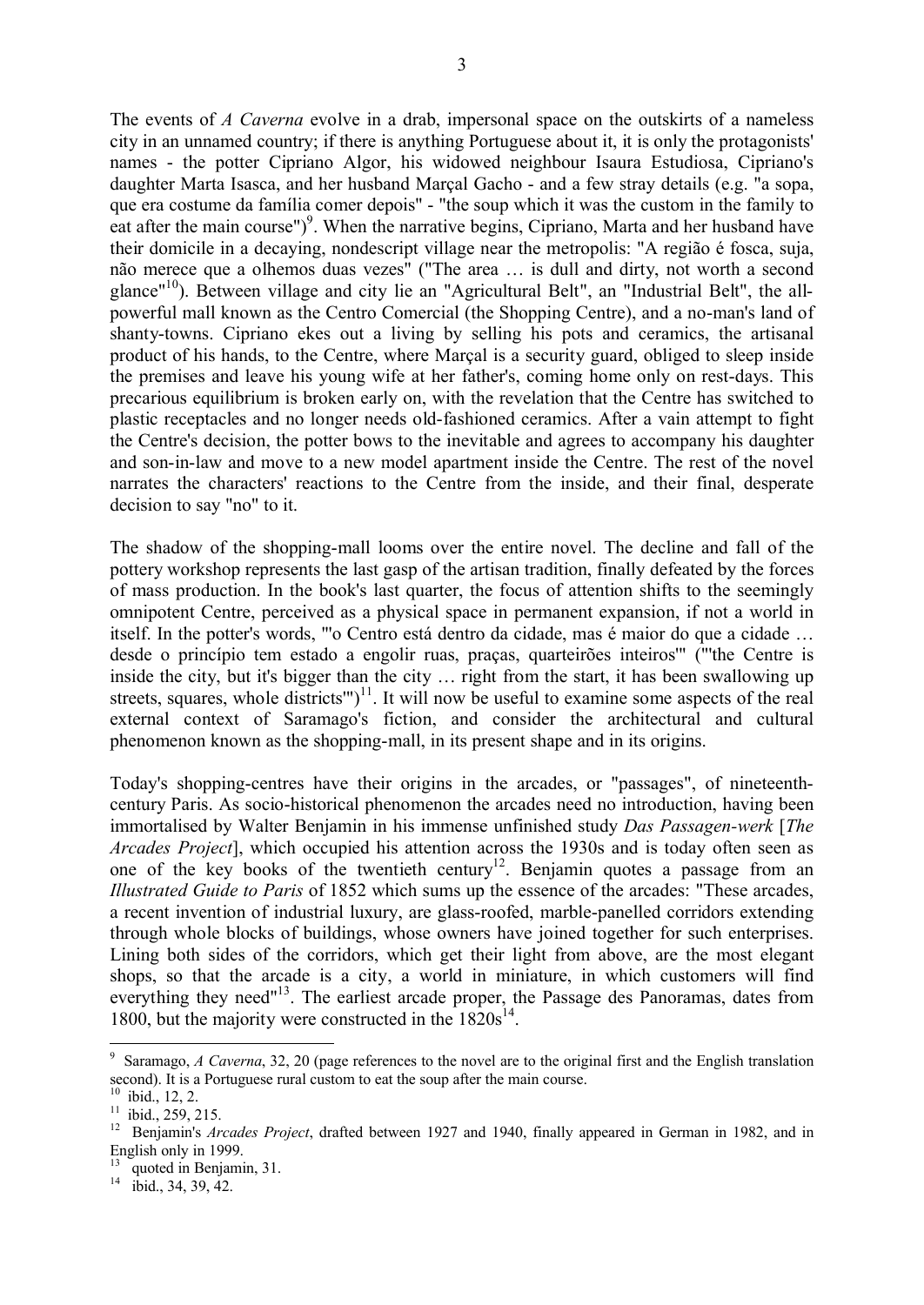Viewing the arcades as constituting "the most important architecture of the nineteenth century" <sup>15</sup>, Benjamin reads them as a historically ambiguous, Janus-faced phenomenon, a "dream- and wish-image of the collective"<sup>16</sup>. They are a "primordial landscape of consumption"<sup>17</sup>, temples built for the apotheosis of the commodity, with their seductively displayed, endlessly varied wares: "binoculars and flower seeds, screws and musical scores, makeup and stuffed vipers, fur coats and revolvers"<sup>18</sup>; and yet, in their glass and steel design, they both reflect and inspire the utopias projected by the social visionaries of the nineteenth century, embodying the "anticipation and imaginative expression of a new world"<sup>19</sup>. It has been said that "if Walter Benjamin had written novels, they probably would have read like Saramago<sup> $n^{20}$ </sup>, and clear analogies may be discerned between the nineteenth-century arcades as re-imagined by Benjamin and Saramago's latter-day shopping-centre - but the Portuguese writer's vision is darker, refusing the shimmering ambiguity of his predecessor.

Benjamin saw the arcades as "the forerunners of department stores"<sup>21</sup>. The latter came into being later in the mid-nineteenth century: the first recognisably modern "grand magasin" in Paris was *Le Bon Marché*, which flourished from 1852<sup>22</sup>. The classic literary account of the French department-store is Émile Zola's novel *Au Bonheur des Dames* (*The Ladies' Paradise*), published in 1883 and based on a number of actual department-stores, notably the *Magasins de la Paix***,** whose physical location Zola's fictional shop shares. *La Paix*, inaugurated in 1869, closed its doors in 1881, but in Zola's novel the *Bonheur des Dames* appears as an all-conquering, endlessly expanding juggernaut. The narrative may seem superficially optimistic thanks to its happy end (the owner marries one of his shopgirls) and to a consciously utopian dimension (the department-store as "l'immense bazar idéal, le phalanstère du négoce" ["a huge, ideal emporium, a phalanstery of trade"<sup>23</sup>]); but a dark undertone is sounded by the ruin of the small shopkeepers of the quarter (as typified by a draper and an umbrella-seller), bankrupted by a huge rival which they perceive as an insatiable monster. A Spanish commentator has signalled the analogy between Zola's and Saramago's novels $^{24}$ , and the parallel will merit closer examination.

The twentieth century saw the mutation, initially and classically in the USA, of the city-centre department-store into the out-of-town shopping-mall. The American social critic Tom Frank traces the phenomenon back to the Country Club Plaza built in Kansas City in the 1920s, the first suburban commercial area to be designed around the automobile, and to the invention of the closed and covered shopping-centre in the late 1950s by a promoter from Minneapolis<sup>25</sup>. Benjamin Barber, whom we have quoted earlier, describes the nature of such centres today: "These malls are entertainment plazas built around the multifaceted pleasures of shopping ... The express aim of developers is to contain the entire world within the shopping plaza …

 $\frac{15}{16}$  ibid., 834.

 $\frac{16}{17}$  ibid., 905.

ibid., 827.

 $\frac{18}{19}$  ibid., 828.

ibid., 637 (Benjamin here quotes Marx, from a letter of 1866).

<sup>20</sup> Dennis Redmond, in Monteiro et al., loc. cit.

 $21$  Benjamin, 3.

 $22$  ibid., 58-60.

<sup>&</sup>lt;sup>23</sup> Zola, 411; English translation, p. 355. The term "phalanstère" refers to the ideal communities projected by the utopian writer Charles Fourier (1772-1837).

 $24$  Bonilla, 37.

 $25$  Frank, 8.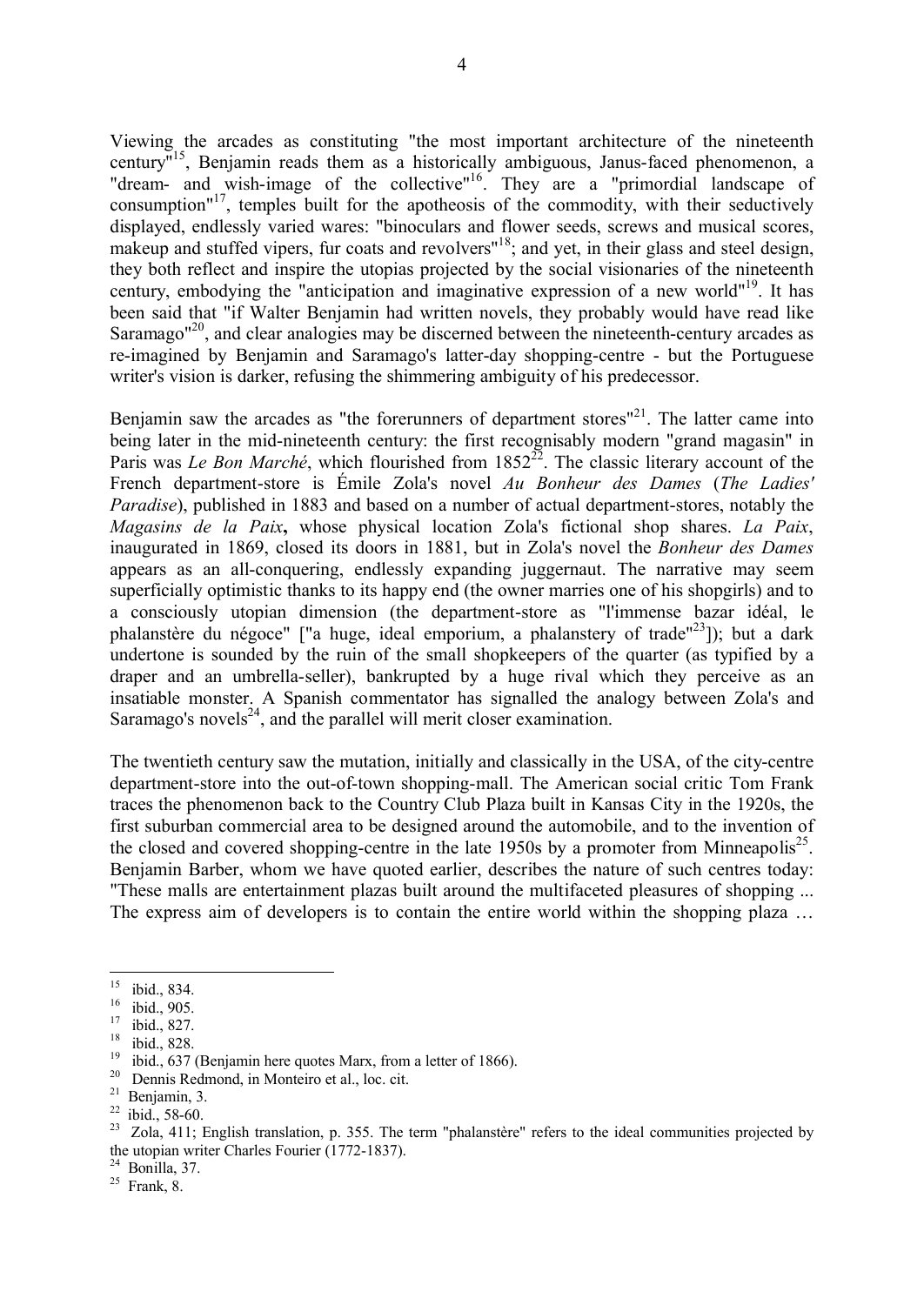'You don't have to go to New York or Paris or Disneyland or Hawaii. WE have it all for you in one place" $^{26}$ .

Light may be shed on Saramago's fictional shopping-centre by comparison with its predecessors evoked by Benjamin and Zola and the contemporary models described by Barber and Frank. Like Zola's *Bonheur des Dames*, it is an ever-expanding, tentacular monster, swallowing up whole quarters of its host city: "aqui nunca se acabam as obras, o Centro cresce todos os dias mesmo quando não se dá por isso" ("they're always building something here, the Centre grows every day without your even noticing  $it''^{27}$ ). In Zola's novel, similarly, "partout, le *Bonheur* rachetait les baux, les boutiques fermaient, les locataires déménageaient; et, dans les immeubles vides, une armée d'ouvriers commençait les aménagements nouveaux" ("Everywhere the Paradise was buying up leases, shops were closing, tenants were moving out; and, in the empty buildings, an army of workmen was starting on the alterations<sup>"28</sup>). Saramago's Centre crushes the small shopkeepers and artisans as consumers flock to it like flies, and in this sense it may be read as a metonym for the forces of globalisation that destroy the local and particular.

The utopian dimension evident in Benjamin and Zola has disappeared from view: this Centre is pure anti-utopia. It is an all-embracing world, like the *Bonheur des Dames*, in which "toute la vie était là, on avait tout sans sortir" ("Every need in life was provided for, everything was obtainable without leaving the building"<sup>29</sup>). Zola's department-store is larger than it seems, housing storerooms in the basement and workers' sleeping quarters upstairs, and as it expands to over 3000 employees it acquires cultural and entertainment facilities, with a staff orchestra and a reading-room and cafeteria for the public. Saramago's Centre, too, is more than just a shopping area; it has 48 floors above ground and 10 below, warehouses in the lower reaches and apartments in the upper stories. Unlike the *Bonheur* or the arcades, however, it offers not the slightest hint of a vision of a better world. All is consumption, ersatz spectacle and mindless mass entertainment; there is a clear parallel with the contemporary malls described by Barber and Frank. Barber writes: "To ensure that malls are fun, many developers are installing high-tech virtual reality arcade games<sup>30</sup>", while Frank speaks of a mall in Illinois with a mock-Amazon "Rainforest Café" and a projected centre outside Madrid which will offer punters an artificial inside ski-slope<sup>31</sup>.

Saramago memorably captures this totalitarian universe of the spectacle, in a remarkable passage near the end. The potter Cipriano, having finally consented to live in the Centre, embarks on the discovery of its manifold marvels, some of which will now be evoked: "um carrocel com cavalos … um túnel do amor, uma ponte suspensa, um comboio fantasma, … uma porta … com um letreiro que diz experimente sensações naturais, chuva, vento e neve à discrição, um taj-mahal, uma pirâmide do egipto, … um convento de mafra, uma torre dos clérigos, um fiorde … um lago … um tiranossáurio em esqueleto, outro que parece vivo … um rio amazonas com índios, uma jangada de pedra, … uma cadeira eléctrica, um pelotão de execução, … uma galaxia … enfim, uma lista a tal ponto extensa de prodígios que nem oitenta anos de vida ociosa bastariam para os desfrutar com proveito, mesmo tendo nascido a pessoa no Centro e não tendo saído dele nunca para o mundo exterior" ("a carousel of horses

<sup>26</sup> Barber, 130.

<sup>27</sup> Saramago, *A Caverna*, 281, 234.

 $\frac{28}{29}$  Zola,  $2\overline{54}$ , 208.

ibid., 413, 356.

<sup>30</sup> Barber, 132.

<sup>&</sup>lt;sup>31</sup> Frank, loc. cit.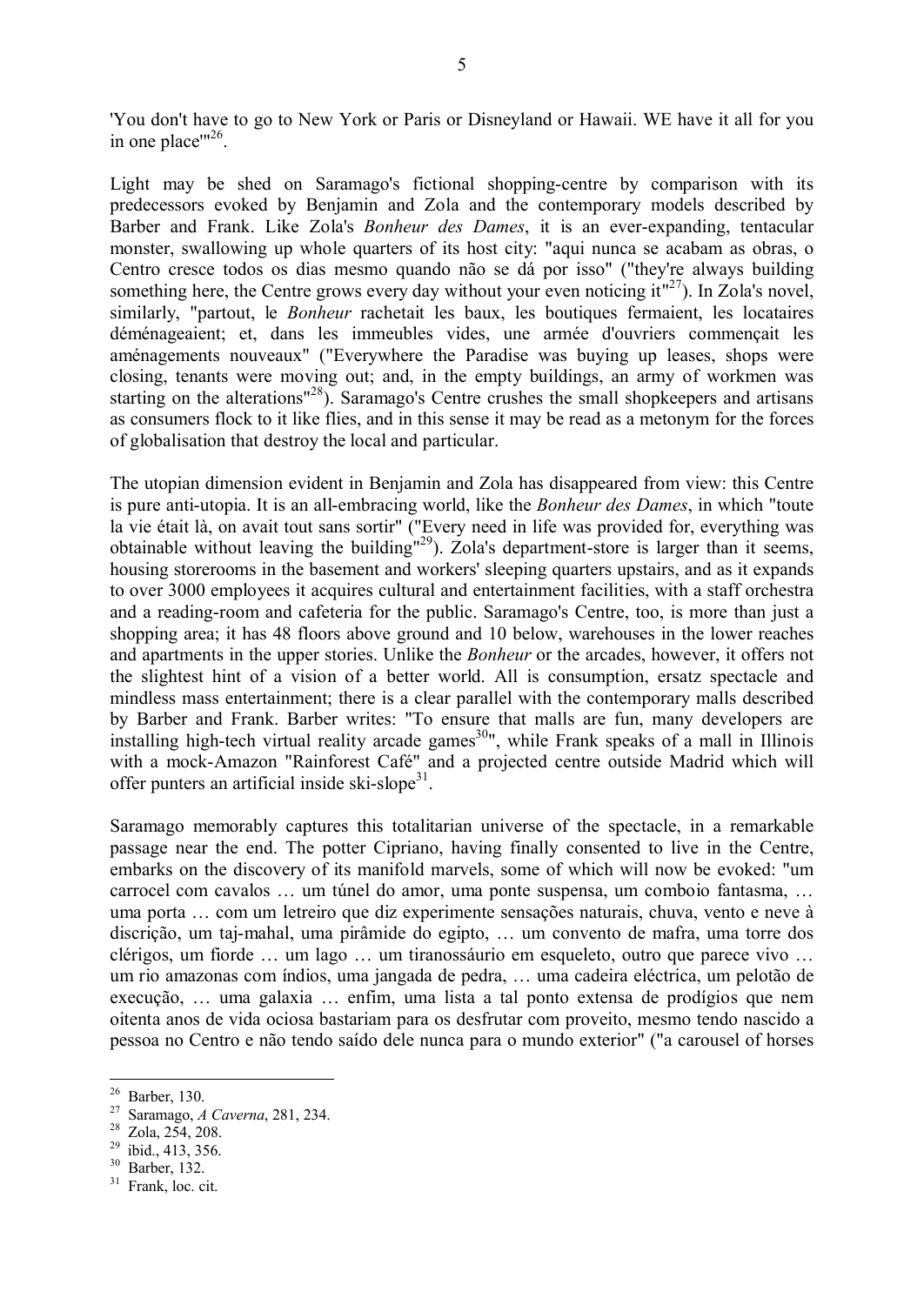… a tunnel of love, a suspension bridge, a ghost train … a door … with a notice on it saying experience natural sensations, rain, wind and snow on demand, a taj mahal, an egyptian pyramid … a mafra monastery, a clerics' tower, a fjord … a lake … the skeleton of a tyrannosaurus, another one apparently alive … an amazon river complete with indians, a stone raft … an electric chair, a firing squad … a galaxy … a list of prodigies so long that not even eighty years of leisure time would be enough to take them all in, even if you had been born in the Centre and had never left it for the outside world")<sup>32</sup>. In this apparently surreal list, the fake "natural sensations" and the simulated Amazon actually uncannily resemble their realworld counterparts described by Barber and Frank. Images drawn from the most diverse cultures are reduced to the status of interchangeable sensations. Saramago here incorporates a triad of rare Portuguese allusions, two of them ironically self-referential: if the Torre dos Clérigos, or Clerics' Tower, is one of the landmarks of Oporto, the Monastery of Mafra is the subject of his own novel *Memorial do Convento*, and *The Stone Raft* is the actual title of another. The novelist darkly and mockingly imagines not only his local culture of origin but his own writings as food for the insatiable maw of the market, commodified, desubstantialised and turned into the raw material of spectacle.

Despite this, the novel's protagonists succeed in breaking the spell. Under the Centre, Cipriano discovers a sinister group of figures tethered together in a simulacrum of Plato's cave from *The Republic*, and concludes that, like the denizens of the cave, the inhabitants of the Centre are living in a world of illusion: "quem são essas pessoas, Essas pessoas somos nós" ("who are those people, Those people are us"<sup>33</sup>). Marta, who has been pregnant from the beginning, decides she cannot bring a child into the world in such an environment: "'pari-lo aqui, eu não''' ("'I won't give birth to him here''<sup>34</sup>). Marçal gives up his job, and the family group, fortified by the widow Isaura, leaves the Centre forever, pledged to "uma viagem que não tem destino conhecido e que não sabem como nem onde acabará" ("a journey that had no known destination and which no one knew how or where it would end $^{\frac{35}{3}}$ ).

Saramago's narrative breaks off with the ball in the reader's court. The writer's ideological position is crystal-clear: the planetary free-market model, as symbolised by the Centre, is rejected. The characters' act of revolt could, however, be read, as anti-globalisation protests often are, as a negative gesture offering no credible alternative. The reader may also recall the ironic self-deprecation that creeps into Saramago's denunciation of the world of spectacle, as well as the paradox implicit in his global anti-globalisation campaign. All this does not mean the circle cannot be squared: Saramago himself is no techno-visionary, but his novel most eloquently speaks commitment to human communication - to a power, then, that may yet, through still-inchoate forms of networking, enable the emergence of a genuinely global alternative to market globalisation.

<sup>32</sup> Saramago, *A Caverna*, 308, 259.

<sup>33</sup> ibid., 282, 334; cf. *Republic*, Book VII.

<sup>34</sup> Saramago, *A Caverna*, 344, 290.

<sup>35</sup> ibid., 348, 293.